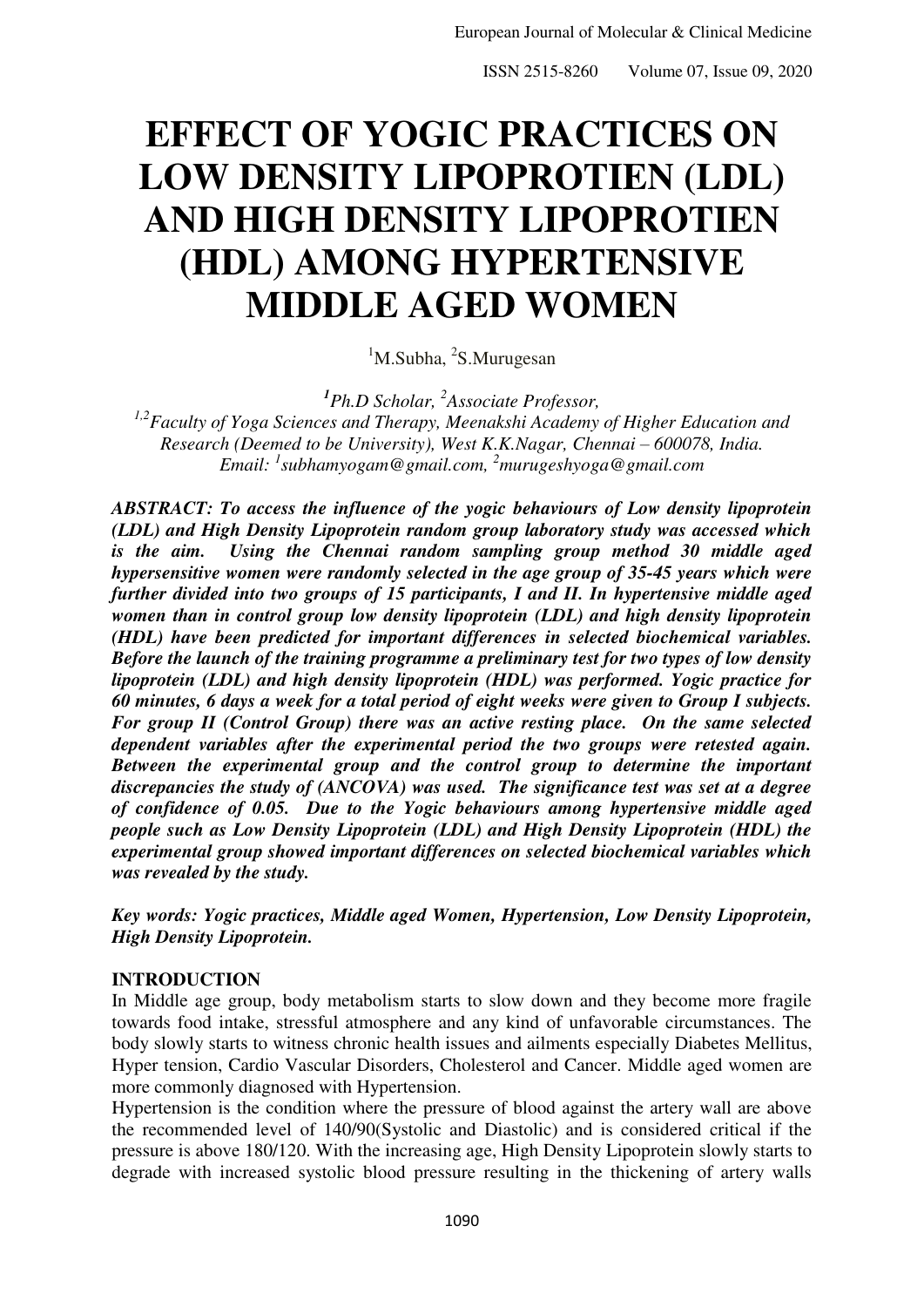which may lead to serious Cardiovascular Disorders and need to be treated as early as possible.

## **Indications**

 Extreme headache, exhaustion or confusion, difficulties with vision, pain in the stomach, difficulty breathing, rapid pulse, blood in the urine, beating in the chest, throat or ears

## **Reasons**

Cigarettes, being overweight, lack of physical exercise, too much salt in the diet, too much alcohol intake, depression, older age, biology (more than 1 or 2 drinks a day),

## **Hypertension Implications**

 Aneurysm, heart attack, blood arteries in your liver weakened and blocked, blood vessels in your eyes thickened, shortened or torn, metabolic syndrome, memory or comprehension issues, epilepsy, heart attack or stroke

## **Yogic Practices for Hypertension**

Yoga Asana and Surya Namaskar increases body metabolism and aids in weight loss. It also regulates the heartbeat, soothes the nervous system, and improves the elasticity of artery walls. Pranayama regulates the breathing pattern and also reduces anxiousness, agitation and stress. Om meditation calms down the activities of mind alleviating the psychological disturbances. Hence, Yogic practices are an integrated method of practise to treat hypertension.

#### **Objectives of the Study**

Due to Yogic practices among middle aged hypertensive women the goal of this research was decided that if there exists a difference which has a meaning on biochemical variables such as (HDL) High Density Lipoprotein and (LDL) Low Density Lipoprotein.

#### **Declaration of the Issue**

On hypertensive middle-aged people (HDL) the effect of yogic practice on biochemical variable vide Low Density Lipoprotein (LDL) and High Density Lipoprotein which was the aim to determine.

#### **Hypothesis**

Because of Yogic activities, it was suspected that there will be major variations in biochemical variables such as low density lipoprotein (LDL) and high density lipoprotein (HDL) among hypertensive middle-aged women than in the control group.

#### **Delimitations**

- The research was restricted only to women living in Chennai.
- The subject age range was just between 35 and 45 years of age.
- The dependent variables are only low density lipoproteins (LDL) and high density lipoproteins (HDL) selected under the biochemical component.
- The selected independent variable was just Yogic activities.

#### **Limitations**

• In this analysis, considerations such as diet, body composition, and social interactions were not taken into account.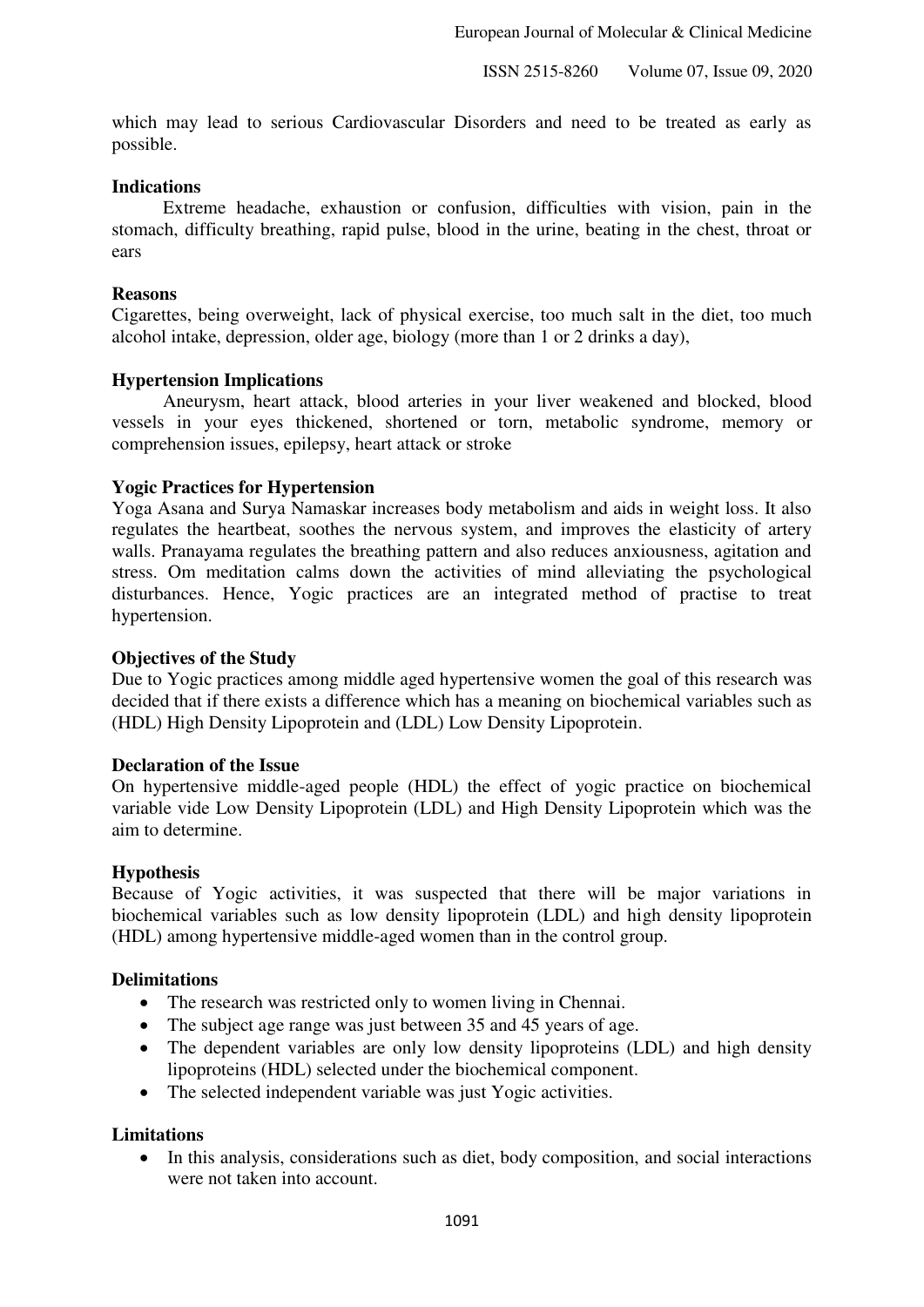- Factors such as family history and motivational factors were not taken into account in this analysis.
- Certain aspects were not taken into account, such as environmental and climate conditions, economic history and even day-to-day jobs.
- Factors such as diet, medicine and personal habits were not taken into account in the study.

# **REVIEWS ON RELATED LITERATURE**

**Ajay pal et al.** [3] observed the effect of daily yogic exercises and self-discipline in reducing body fat and elevated lipids in CAD patients (2011). In this research, one hundred and seventy (170) participants from both sexes with coronary heart disease were randomly chosen by the Department of Cardiology. The subjects in the yoga group and the non-yoga group were arbitrarily divided into two classes, eighty-five (85) in each group. Out of these (170 subjects), one hundred and fifty four (154) completed the research protocol. In the Department of Physiology CSMMU UP Lucknow, the yogic intervention was 35-40 min/day, five days a week prior to six months. In the yoga culture and without yogic intervention in the non-yoga school, body fat testing and lipid profile estimation were performed between the two groups at zero and six months after yogic intervention. In the present study, substantial improvements have been observed in BMI ( $p<0.04$ ), fat ratio ( $p<0.0002$ ), fat free mass (p<0.04), SBP (p<0.002), DBP (p<0.009), heart rate (p<0.0001), total cholesterol (p<0.0001), triglycerides ( $p \le 0.0001$ ), HDL ( $p \le 0.0001$ ) and low lipoprotein density ( $p \le 0.04$ ). For cardiac and hypertensive patients during regular yogic exercises, lowering of SBP, DBP, heart rate, body fat ratio, total cholesterol, triglycerides and LDL is beneficial. For coronary heart attack patients, yogic exercises used in this study are also helpful.

A review on hypertension and mind-body treatments, i.e., yoga and transcendental meditation, was performed by **Jayaram Gadham et al. (2015)** [4] **.** The goal of the research is to study the influence on BP, BMI & lipid profile of Pranayama and some Yogic Asana. 50 male participants were randomly picked on the basis of exclusion criteria in the age range of 35-55 years. BP, BMI, and lipid profiles were calculated prior to any intervention. They were introduced to pranayama and other Asana for a period of 3 months. The BP, BMI and lipid profiles were calculated after 3 months of Yoga intervention. Results: A statistically meaningful decrease in Systolic BP, Diastolic BP and BMI was found after 3 months of training in Yoga. We have also reported a drop in total cholesterol, VLDL, triglycerides, and a non-statistically important increase in HDL cholesterol. There has been a significant rise in systolic and diastolic blood pressure for subjects who have learned Yoga, Asana along with pranayama technique for a period of 3 months.

## **METHODOLOGY**

60 were submitted, 45 were screened and 30 hypertensive middle-aged women were randomly selected from Chennai, between the age range of 35 and 45 years, and were split into two groups I and II, with 15 participants in each group, to accomplish the purpose of the random sample experimental sample. Before the start of the training programme, a preliminary evaluation for the two classes (I and II) on the selected dependent variables was performed. For a cumulative duration of eight weeks, Group I subjects were given Yogic practises for 60 minutes, six days a week.

Yogic practices such as Loosening the Joints, Surya Namaskar followed by Asanas such as Tadasana, Pawanmukthasana series-1, Katichakrasana, Hastottanasana, Vajrasana, Ustrasana, Gomukhasana, Shashangasana, Vakrasana, Bhujangasana, Makarasana, Savasana and Pranayama practices such as Nadishodana Pranyama, Brahmari Pranayama followed by OM meditation.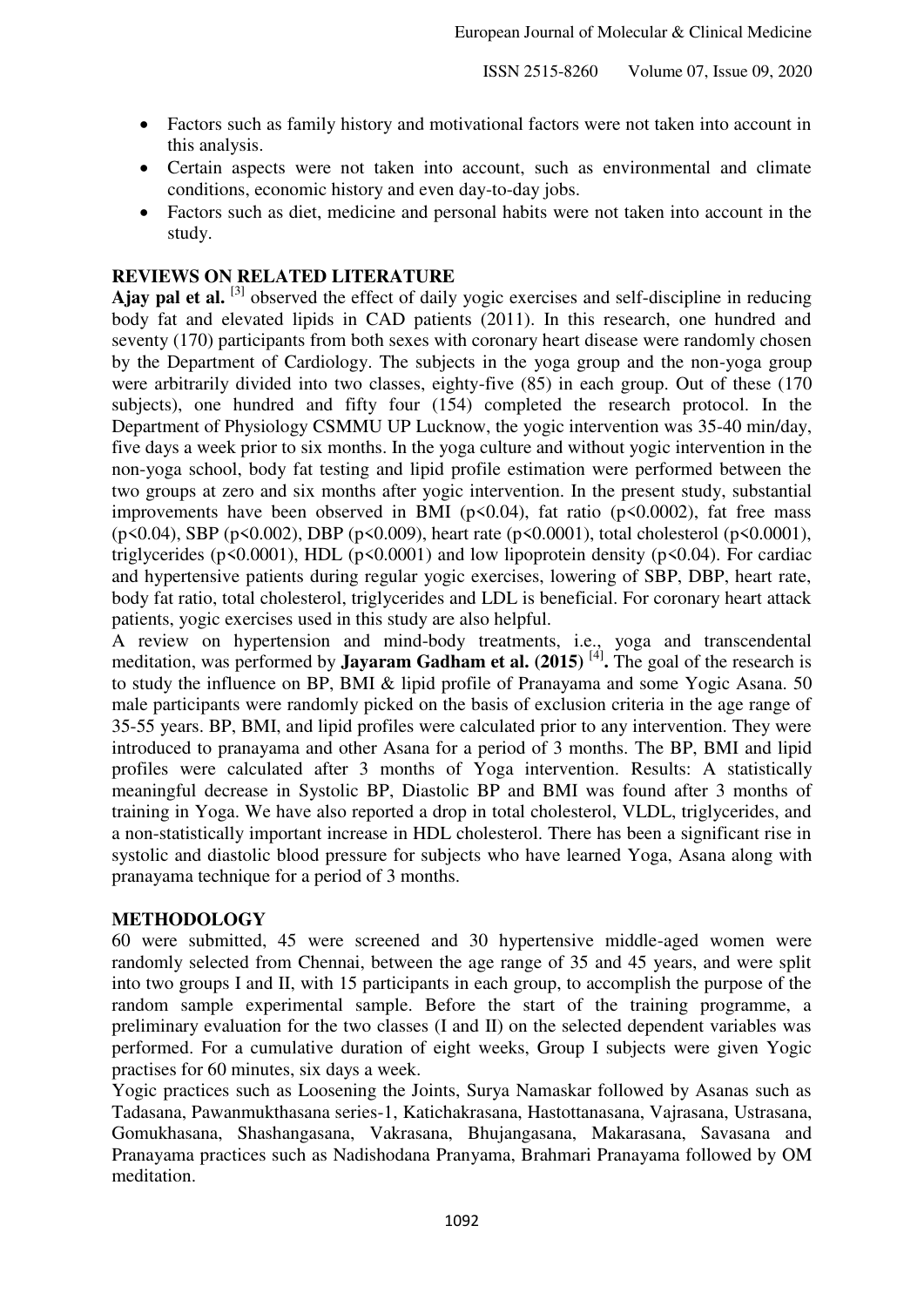Group II (Control Group) subjects were permitted to undergo their routine and normal lifestyle during the course of experiment without any specific training.

After eight weeks, the two classes were retested on the same selected dependent variables, such as Low Density Lipoprotein (LDL) and High Density Lipoprotein, once again (HDL). In order to classify the significant differences between the control group and the study group, Co-Variance Analysis (ANCOVA) was used. At a degree of confidence of 0.05, the significance test was set.

# **RESULTS AND DISCUSSIONS**

 To access the relevant difference using Analysis of Covariance (ANCOVA), the results concerning the variables obtained before and during the training cycle, the two classes were objectively analysed and analysed at a degree of significance of 0.05.

|                      |         |                    |                | $\alpha$   |         |         |        |
|----------------------|---------|--------------------|----------------|------------|---------|---------|--------|
|                      |         |                    |                |            |         | Mean    |        |
|                      | Group 1 | Group <sub>2</sub> |                |            | Sum     | Sum     | $F-$   |
|                      | Yoga    | Control            | Source of      | Degrees of | of      | of      | Ratio  |
| Test                 | Therapy | group              | Variance       | Freedom    | Squares | Squares |        |
|                      | 116.07  | 111.33             | <b>Between</b> |            | 168.03  | 168.03  |        |
| Pre                  |         |                    | With in        | 28         | 4602.27 | 164.37  | 1.02   |
|                      | 90.00   | 113.67             | <b>Between</b> |            | 4200.83 | 4200.83 |        |
| Post                 |         |                    | With in        | 28         | 3223.33 | 115.12  | 36.49* |
|                      | 88.53   | 115.14             | <b>Between</b> |            | 5123.56 | 5123.56 |        |
| <b>Adjusted Post</b> |         |                    | With in        | 27         | 1443.96 | 53.48   | 95.80* |

Table I Covariance of training group analysis computationally and control group on low density lipoprotein (LDL) (mg/dL)

 0.05 level of confidence which is significant. (Table F-ratio at 0.05 level of confidence for 1 and 28 (df) =4.2, 1 and 27 (df) =4.21)

The F value obtained from the 1.02 pre-test scores was lower than the 4.20 F value needed for the 0.05 mark to be significant. This showed that the pre-test and post-test groups did not vary significantly, and the pre-test randomization was identical. As the F value of 36.49 was higher than the F value of 4.20 demanded, the post-test scores review revealed that there was a substantial difference between the classes. This revealed that the variations were important between the subjects' post-test approaches. Updated mean scores, taking into account the pre and post test scores of the categories, have been measured and subject to statistical care. The F value of 95.80 received was better than the F value of 4.20 demanded. This showed that due to 12 weeks of yogic practise among hypertensive middle-aged people, there was a significant difference in low density lipoprotein lipoproteins (decreased). The outcome of this low density lipoprotein analysis is in line with the study performed by Ajay pal et.al. (2011)  $[3]$ . the ordered modified means for low density lipoprotein were presented in Figure -1 via the bar diagram to help understand the outcomes of this study.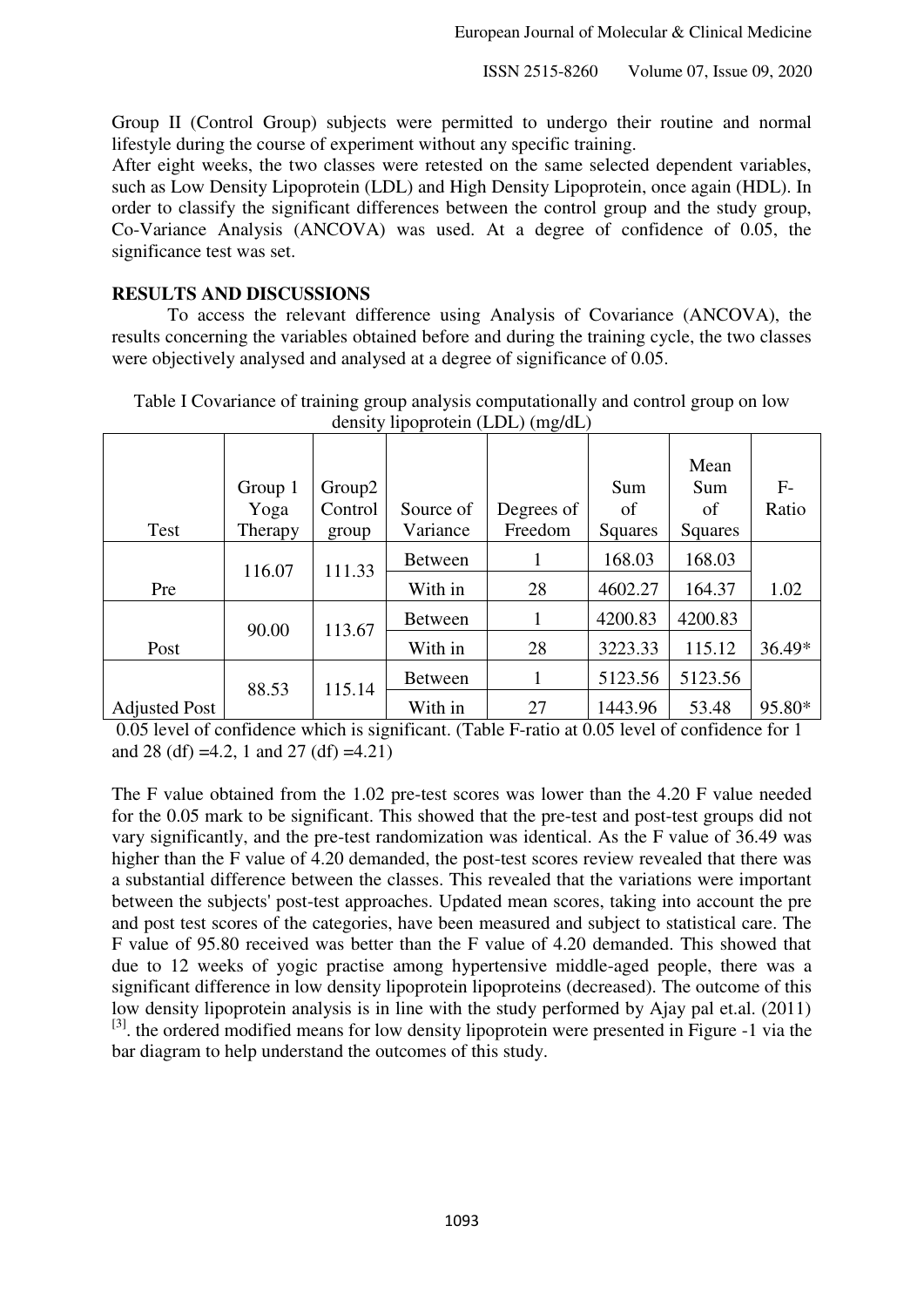ISSN 2515-8260 Volume 07, Issue 09, 2020



**\*** Significant at 0.05 level of confidence

| Figure 1 Bar diagram showing the mean differences among the groups on body mass index |  |
|---------------------------------------------------------------------------------------|--|
| (Scores in mg/dL)                                                                     |  |

Table-II Computation of analysis of covariance of training groups and control group on high density lipoprotein (HDL) (Scores in mg/dL)

| Test                 | Group I<br>Yoga<br>Therapy | Group 2<br>Control<br>Group | Source of<br>Variance | Degrees<br>of<br>Freedom | Sum<br>of<br>Squares | Mean<br>Sum<br>οf<br>Squares | $F-$<br>Ratio |
|----------------------|----------------------------|-----------------------------|-----------------------|--------------------------|----------------------|------------------------------|---------------|
|                      | 83.33                      | 86.00                       | <b>Between</b>        |                          | 53.33                | 53.33                        |               |
| Pre                  |                            |                             | With in               | 28                       | 46.19                | 46.19                        | 1.15          |
|                      | 60.33                      | 82.67                       | <b>Between</b>        |                          | 4440.83              | 4440.83                      |               |
| Post                 |                            |                             | With in               | 28                       | 1983.33              | 70.83                        | 62.69*        |
|                      | 107.50                     | 82.17                       | <b>Between</b>        |                          | 4622.71              | 4622.71                      |               |
| <b>Adjusted Post</b> |                            |                             | With in               | 27                       | 1801.46              | 66.72                        | $69.28*$      |

Significant at 0.05 level of confidence.(Table F-ratio at 0.05 level of confidence for 1 and 28  $(df) = 4.2$ , 1 and 27 (df) = 4.21)

The F value obtained was smaller than the necessary F value of 4.20 on pre-test scores 1.15, to be significant at level 0.05. This showed that the pre-test and post-test groups did not vary significantly, and the pre-test randomization was identical. Although the F value of 62.69 was higher than the F value of 4.20 demanded, there was a substantial difference between the classes in the comparison of the post-test scores. This revealed that the variations were important between the subjects' post-test approaches. Updated mean scores, taking into account the pre and post test scores of the categories, have been measured and subject to statistical care. The F value of 69.28 obtained was greater than the F value of 4.20 required. This reveals that among middle-aged hypertensive individuals there was a significant gap in high density lipoprotein lipoproteins due to 12 weeks of yogic activities (increases). The outcome of this High Density Lipoprotein analysis is in line with the study carried out by **Jayaram Gadham etal. (2015)** [4] **.**

In order to better understand the findings of this analysis, the ordered modified means for high density lipoprotein is provided in Figure -2 by means of a bar diagram.